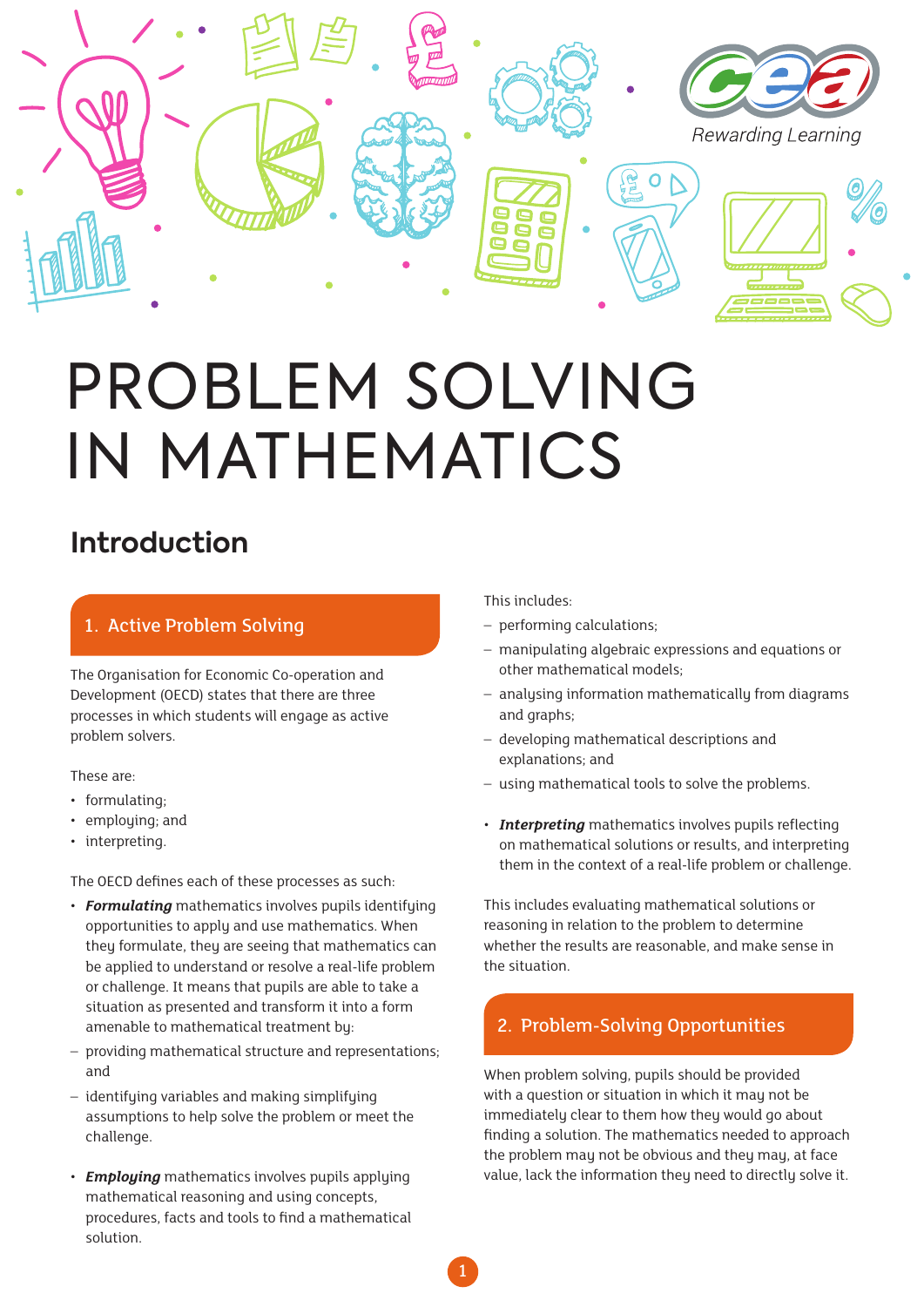They should be presented with situations that may require them to test out ideas, develop their own methods and strategies, take risks, and to consider different approaches if they are unsuccessful.

The problems may require the pupils to take multiple steps, and to make connections between different strands of knowledge and understanding. There may be more than one way to find a solution. At times a solution may not even be forthcoming, but the process involved in working through the problem will allow pupils to demonstrate their mathematics and review their approach.

Working collaboratively is important when problem solving. The ability to work together to share ideas and discuss ways of working is an important skill that can be developed and progressed through solving problems.

Teachers should give pupils opportunities to reflect upon and review their approach, whether they are working alone or in a group. This allows them to identify the strategies that work or do not work, as well as discussing with each other or with the teacher what they have done and what gaps in knowledge may exist.

#### 3. Resources

CCEA has designed an online resource for problem solving in mathematics that supports the teaching and learning of the minimum statutory content for Mathematics and Numeracy at Key Stage 3. This resource helps promote problem solving at Key Stage 3 in order to better prepare pupils for the demands of Key Stage 4.

The online resource contains problems that should allow pupils to demonstrate their knowledge and understanding of:

- Number
- Algebra
- Shape, Space and Measures
- Handling Data.

These problems should also allow pupils to demonstrate their knowledge and understanding through the three curriculum objectives:

- Developing as individuals
- Developing as contributors to society
- Developing as contributors to the economy and environment.

The online resource supports the Northern Ireland Curriculum. (For more guidance, [see the Statutory](http://www.bit.ly/2n5HBXr)  [Curriculum at Key Stage 3: Rationale and Detail](http://www.bit.ly/2n5HBXr) and the [Statutory Requirements for Mathematics with](http://www.nicurriculum.org.uk/docs/key_stage_3/statutory_requirements/ks3_mathematics_new.pdf)  [Financial Capability](http://www.nicurriculum.org.uk/docs/key_stage_3/statutory_requirements/ks3_mathematics_new.pdf), both available at www.ccea.org.uk).

The aim of the online resource is to provide suggested problem-solving activities that allow pupils to demonstrate their mathematics in real-life and work situations. The range of activities provides opportunities for pupils to:

- solve problems by identifying what mathematics is needed and how it should be used;
- make connections between the different strands of mathematical knowledge and understanding to solve a problem;
- work individually or collaboratively in order to find a solution; and
- reflect on what methods and strategies they used, and whether they found a solution.

Each of the **problems** available online come with **solutions** as well as **teacher notes**. Pupils can work on these problems either individually or collaboratively – this will be at the teacher's discretion.

#### Problems

- Teachers can access them online and print them off for pupils, or simply display them on an interactive white board.
- There are no levels associated with the problems, but they do vary in difficulty.
- The difficulty level is indicated by the following symbols:
- $\bigcirc$ – 1 circle = low difficulty.
- 2 circles = medium difficulty.
- 3 circles = high difficulty.
- OOOO – 4 circles = highest difficulty.
- There is no time limit or suggested duration for the problems. This is because the purpose of the problems is to see what strategies and methods the pupils use when solving them, rather than finding out the speed at which they can.